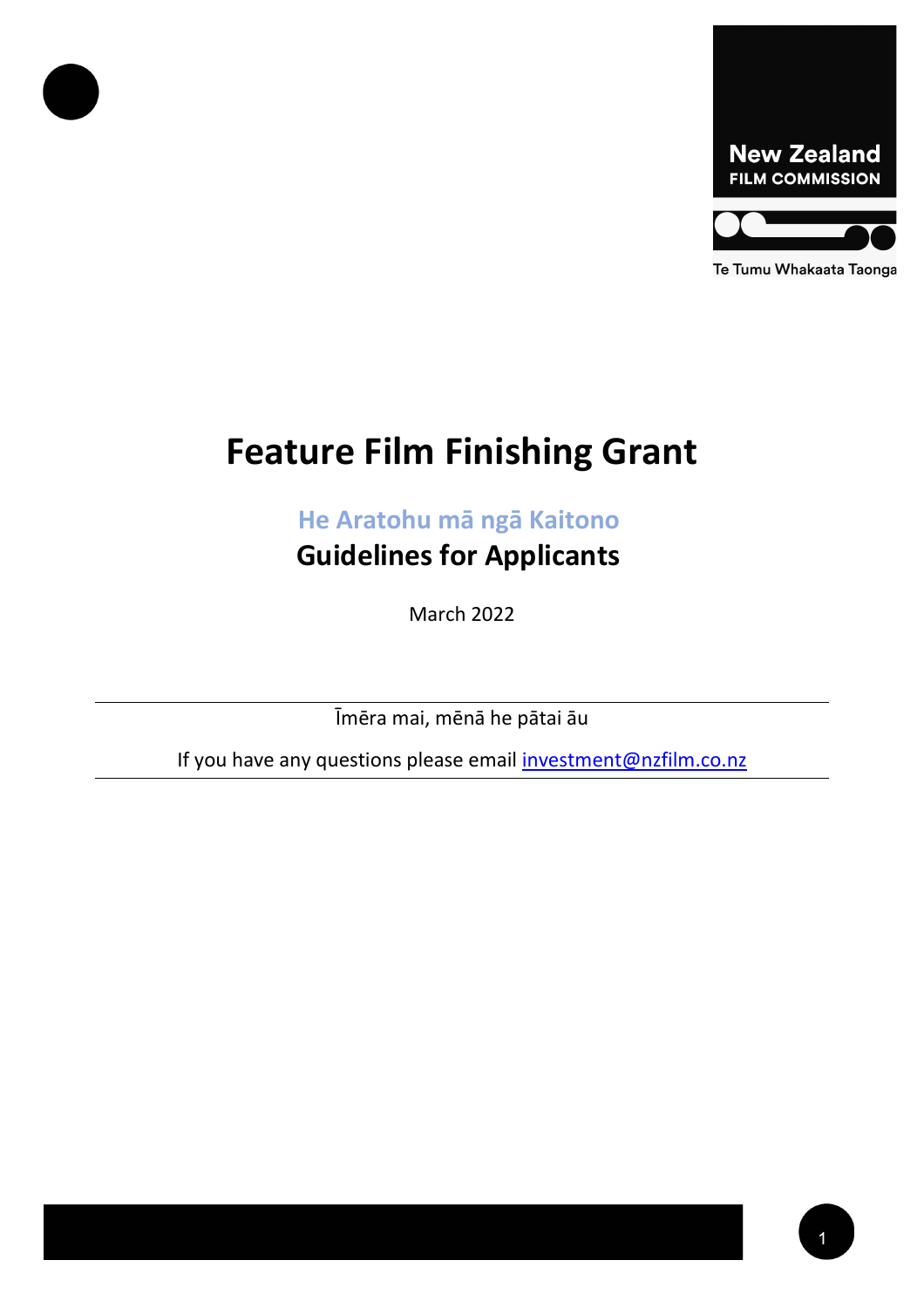

# **RĀRANGI TAKE - CONTENTS**

| NGĀ MEA KA TAEA E KOE TE TONO - WHAT CAN YOU APPLY FOR? 5 |  |
|-----------------------------------------------------------|--|
|                                                           |  |
|                                                           |  |
|                                                           |  |
|                                                           |  |
|                                                           |  |
|                                                           |  |
|                                                           |  |

 $\triangleright$  A detailed list of documentation required to make an application can be found in the *FEATURE FILM FINISHING GRANT SUBMISSION CHECKLIST***.**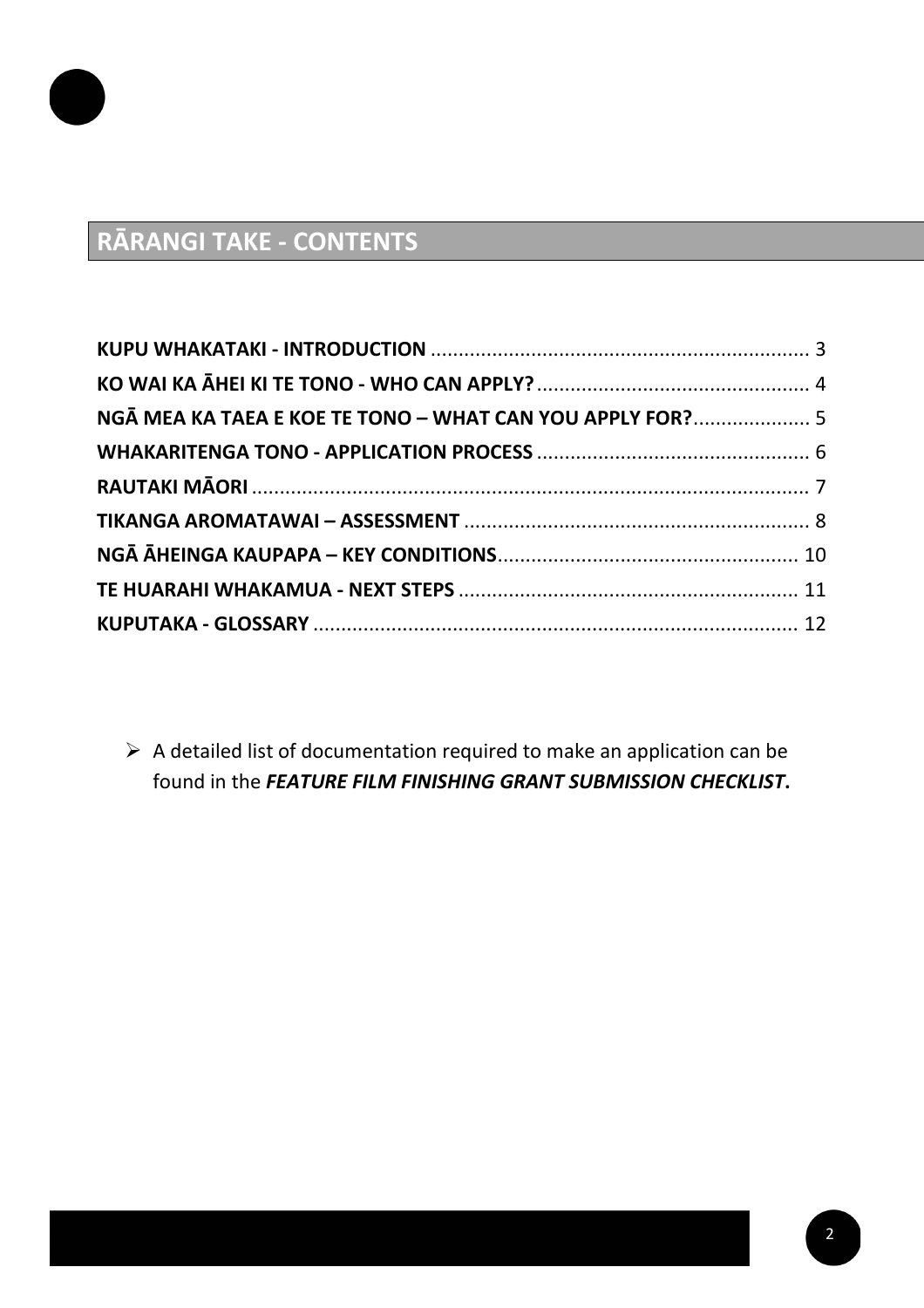

### <span id="page-2-0"></span>**KUPU WHAKATAKI - INTRODUCTION**

The Feature Film Finishing Grant (the "Fund") aims to support filmmakers to take their independently produced feature film (fiction or documentary) through the final stages of post-production and on to cinema screens.

We want to support films that are distinctive, culturally significant, high impact and authentic. We also affirm the richness of New Zealand screen production is often connected to the strength of Māori culture and storytelling that provides a unique point of difference in the global market.

### **Key Objectives of the Fund**

- Support high impact, authentic and culturally significant feature films to achieve a theatrical digital finish.
- Enable high quality, independently produced, feature films to reach audiences here and overseas.
- Add value to the finance already secured by independently produced films who have a viable plan for completion and distribution.
- Facilitate dynamic pathways for outstanding filmmaking talent working outside of mainstream film financing.

Non-recoupable grants of up to \$60,000 per film are available, and applications can be made at any time.

Around \$300,000 is allocated to the Fund annually, therefore funding is limited, and all decisions are discretionary. It will be published on the NZFC website when funding is no longer available. If any applications are in progress at the time, they will not be progressed.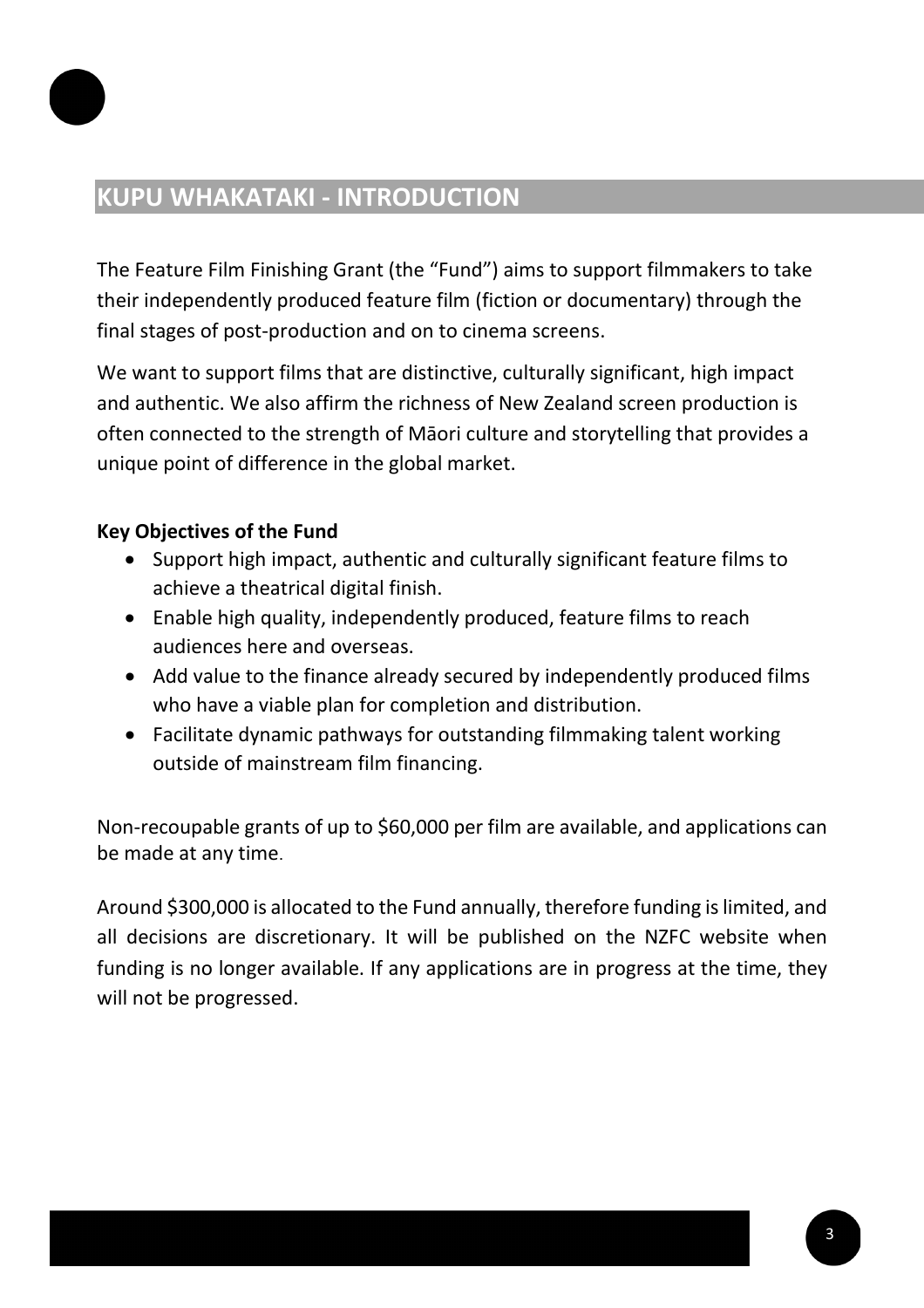

# <span id="page-3-0"></span>**KO WAI KA ĀHEI KI TE TONO - WHO CAN APPLY?**

To be eligible for the Fund, the applicant must:

- $\Box$  be a New Zealand citizen or permanent resident;
- $\Box$  be the lead producer of the film (you may also be other key creative roles in the project such as writer or director).

You can either:

- Apply as an individual; or
- Apply as a company. The applicant must be a director of the company and it must be a New Zealand company; that is, the company must be incorporated and carrying out business in New Zealand, and its central management and control must be held by New Zealand citizens or permanent residents.

Your film must meet all the following requirements:

- $\Box$  have significant New Zealand content (as set out in the New Zealand Film Commission Act 1978);
- $\Box$  be at locked cut stage (see glossary);
- $\Box$  be independently produced (see glossary).
- $\Box$  be a feature length (minimum 80mins duration) fiction or documentary film;
- $\Box$  have either:
- *A Distributor Pathway*: a recognised distributor with confirmed arrangements for a general theatrical release (see glossary) in New Zealand; or
- *Festival Pathway*: an invitation to screen at either the New Zealand International Film Festival ("**NZIFF**"), DocEdge or a prestigious international film festival and have your own comprehensive theatrical distribution plan (see glossary) for New Zealand.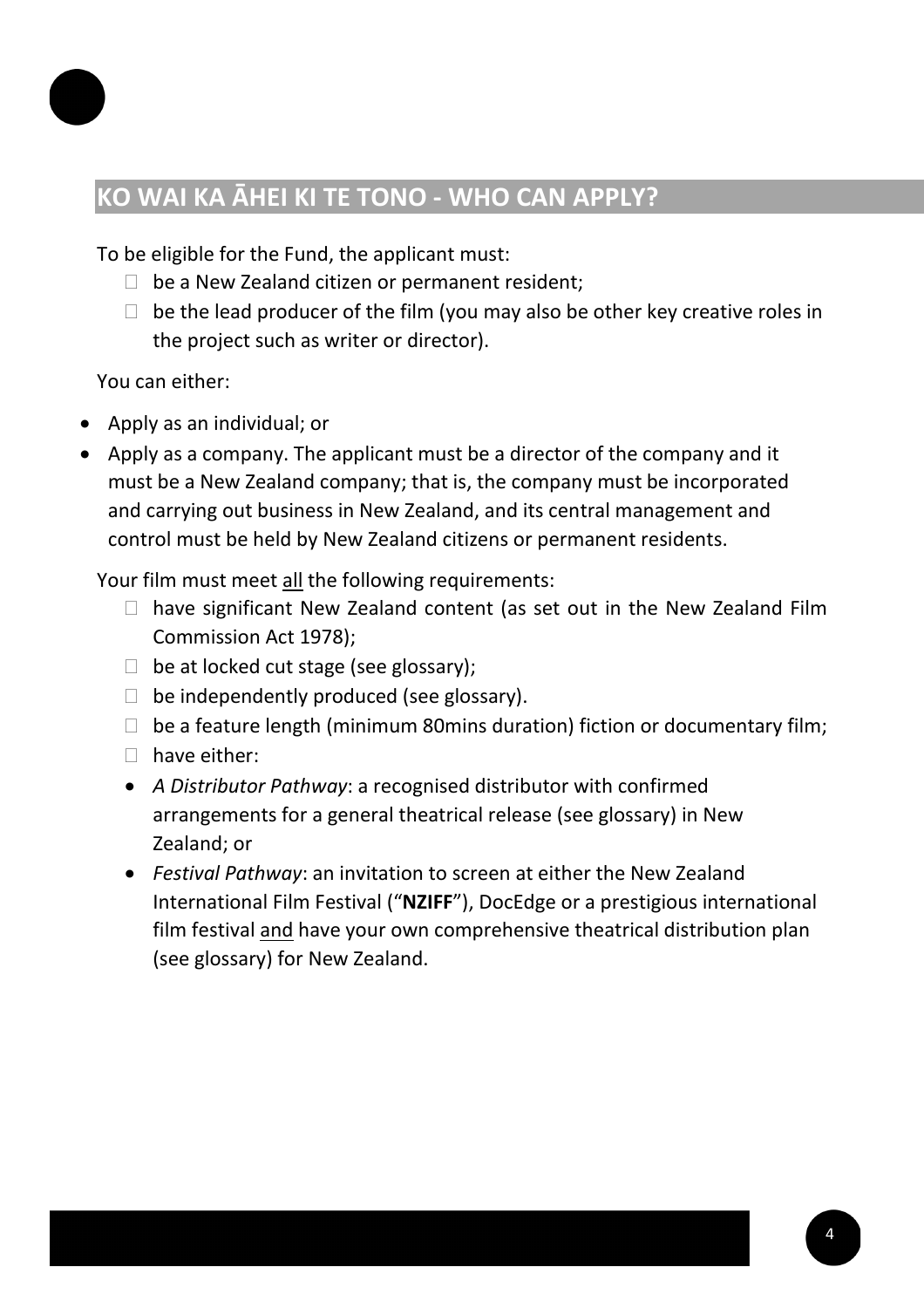

## <span id="page-4-0"></span>**NGĀ MEA KA TAEA E KOE TE TONO – WHAT CAN YOU APPLY FOR?**

You must provide a detailed budget of intended costs.

### **What can I spend it on?**

The grant can be used for New Zealand based costs that are necessary to complete the final stages of post-production of the film (i.e., from locked cut to delivery). You may only apply for actual and reasonable third-party costs.

### **Key Categories (see Glossary)**:

- Costs associated with **Picture completion** and grading
- Costs associated with **Sound completion** (including composition)
- Costs associated with **Master outputs** and deliverables

### **What is specifically excluded?**

- Related party costs and above the line fees.
- Costs that are not directly associated with core post-production activities specified above unless pre-approved by NZFC
- Legal and accounting fees
- Re-shoots, stock footage, visual effects (VFX), music licensing, picture editing costs
- Capital expenditure
- Cast and crew screenings and complimentary DVD or Blu-ray copies
- Website creation and maintenance costs
- Marketing and publicity costs and related items
- Prints and advertising costs (P&A)
- Film festival submission costs or screening fees
- Travel including to attend film festivals
- Retrospective costs; i.e. costs already incurred by the film.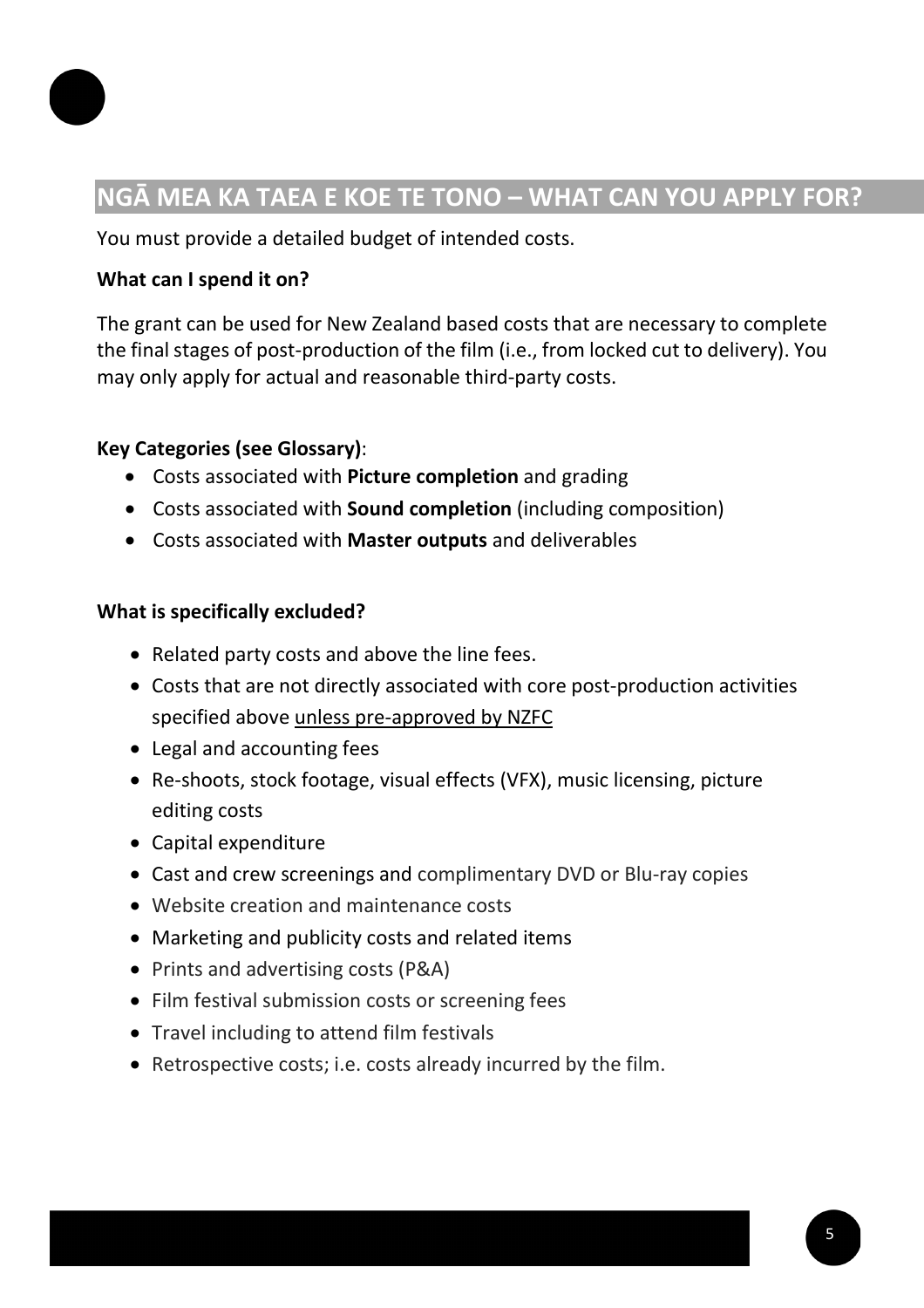

### <span id="page-5-0"></span>**WHAKARITENGA TONO - APPLICATION PROCESS**

#### **APPLY ONLINE**

You must apply via the NZFC online application portal [https://funding.nzfilm.co.nz](https://funding.nzfilm.co.nz/)

There is no deadline, but the fund will close once all funding has been allocated.

#### **ELIGIBILITY**

Once your application is received, it will be checked for eligibility in line with these guidelines. If the NZFC determines that your application does not meet requirements it will be deemed ineligible and you will be notified.

#### **ASSESSMENT**

If your application passes the eligibility stage, your application will be assessed by NZFC staff and external assessors (where required).

Applications will be assessed against the assessment criteria set out further below in these guidelines.

#### **DECISION**

Final funding decisions will be made by the Head of Development and Production and the Chief Executive Officer, with input from the Marketing and Rautaki Māori teams (as applicable).

You will be notified within six weeks of receipt of your application.

#### **CONTRACTING**

If successful you will then receive a contract for funding from the NZFC. Funding will be paid in accordance with the terms of the contract.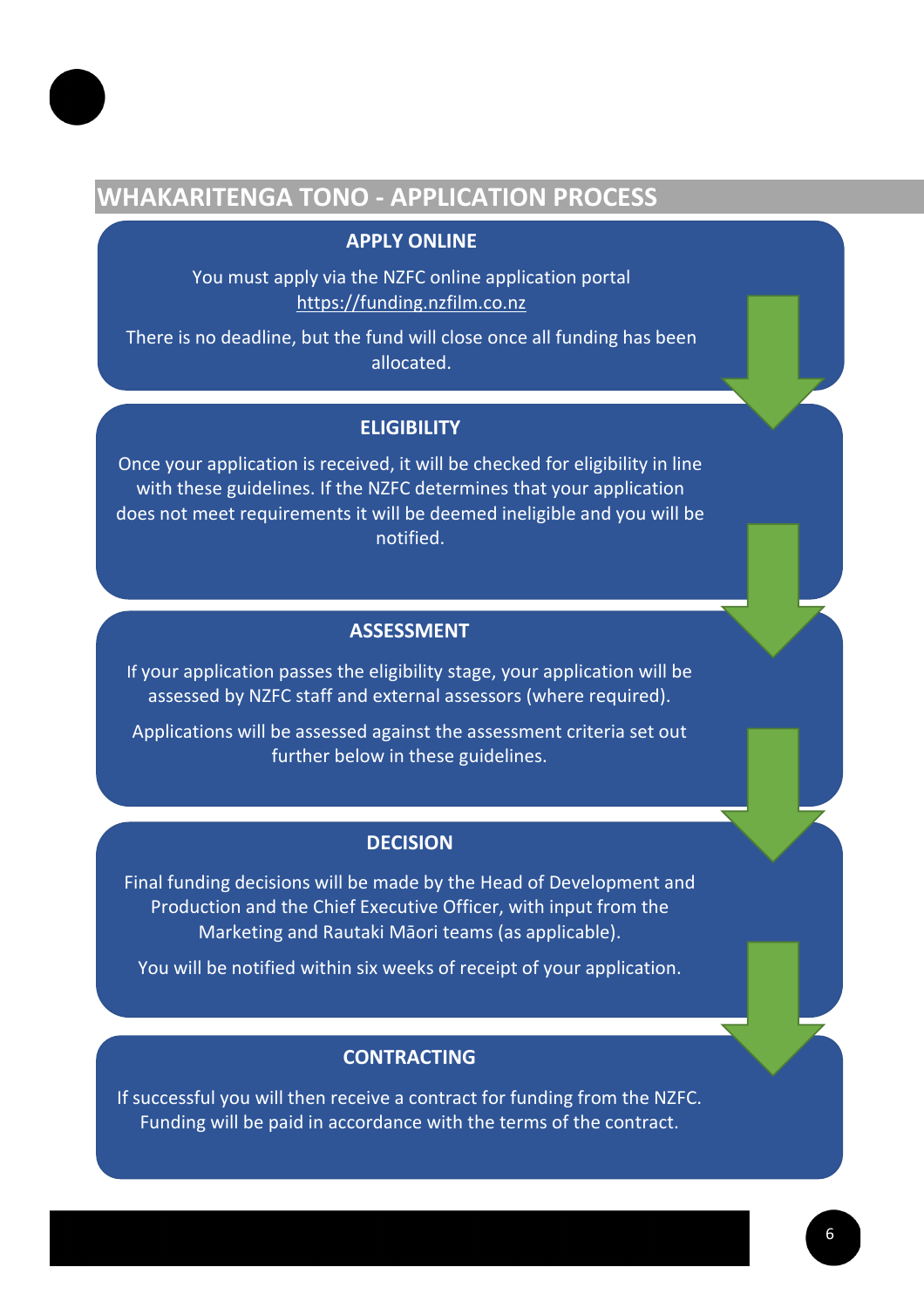### <span id="page-6-0"></span>**RAUTAKI MĀORI**

**Te Rautaki Māori** expects productions to demonstrate clear established involvement of Māori in the elements or content that are in the project. Productions with **Māori content** (see Glossary) will be required to:

- have engaged early with secured advisor/s and or creatives with the cultural competency, te reo me ona tikanga (Māori language and cultural practices), and authority to the lead and assure the content as part of or alongside the creative team;
- reflect Māori representation in the creative team commensurate to the level of Māori content and capacity required for the production;
- demonstrate as a production a clear partnership of engagement with, or inclusion of, Māori creative/s, Māori advisor/s and where applicable, hapū and/or Iwi across the production to ensure genuine consultation and where necessary, permission for use;
- provide insight into how the production will benefit the Māori film making industry or local communities through the narrative or production in those regions or local tribal communities.

As a consideration, ideally projects with significant Māori content would have **a higher proportion of key creative roles** leading the project (e.g. producer, director, script writer, animation director).

As part of partnership arrangements that reflect Te Tiriti o Waitangi, careful consideration should also acknowledge the value of the intellectual property of the cultural creatives and content. Considerations by teams with Intellectual Property ('**IP**') sharing speak to demonstrating a commitment to capacity and capability building to achieve mutually agreed aspirations as informed by the principles of Te Tiriti o Waitangi and Te Ao Māori.

For queries regarding Te Rautaki Māori contact [rautaki@nzfilm.co.nz](mailto:rautaki@nzfilm.co.nz)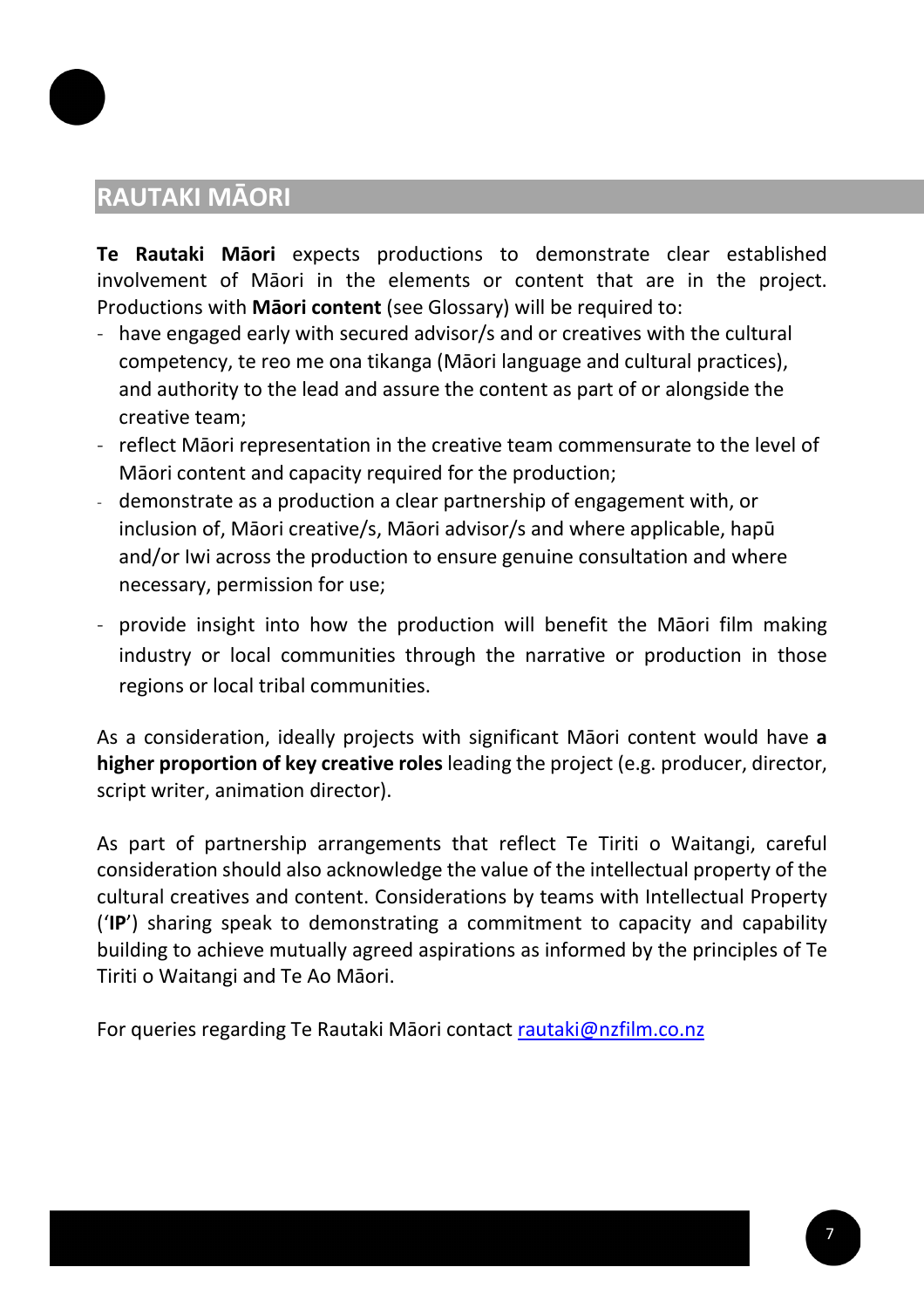

## <span id="page-7-0"></span>**TIKANGA AROMATAWAI – ASSESSMENT**

Eligible applications will be assessed against all four of the following areas:

- **Strength of the creative material, including cultural where applicable**
- **Strength of the distribution plan**
- **Viability of the budget, schedule, other finance and rights**
- **Track record and expertise of the key personnel**

The NZFC may engage External Assessors, including those with appropriate cultural knowledge and/or experience associated with an under-represented community, to provide valuable objective insights ("**Cultural Assessor**").

For the current list of External Assessors or Cultural Assessors, please visit the NZFC [website.](https://www.nzfilm.co.nz/resources/external-assessor-process-production-and-development-funding)

If you feel you have a **Conflict of Interest** (see Glossary) with any of our External Assessors or Cultural Assessors, you may disclose this in your application to assist the NZFC in ensuring fair and impartial assessments are given for all eligible applications.

Decisions will be consistent with these guidelines and the New Zealand Film Commission Act 1978 (NZFC Act).

Funding is discretionary and all decisions are final.

In making funding decisions, NZFC may use its discretion to ensure that the objectives are broadly balanced across the totality of projects approved.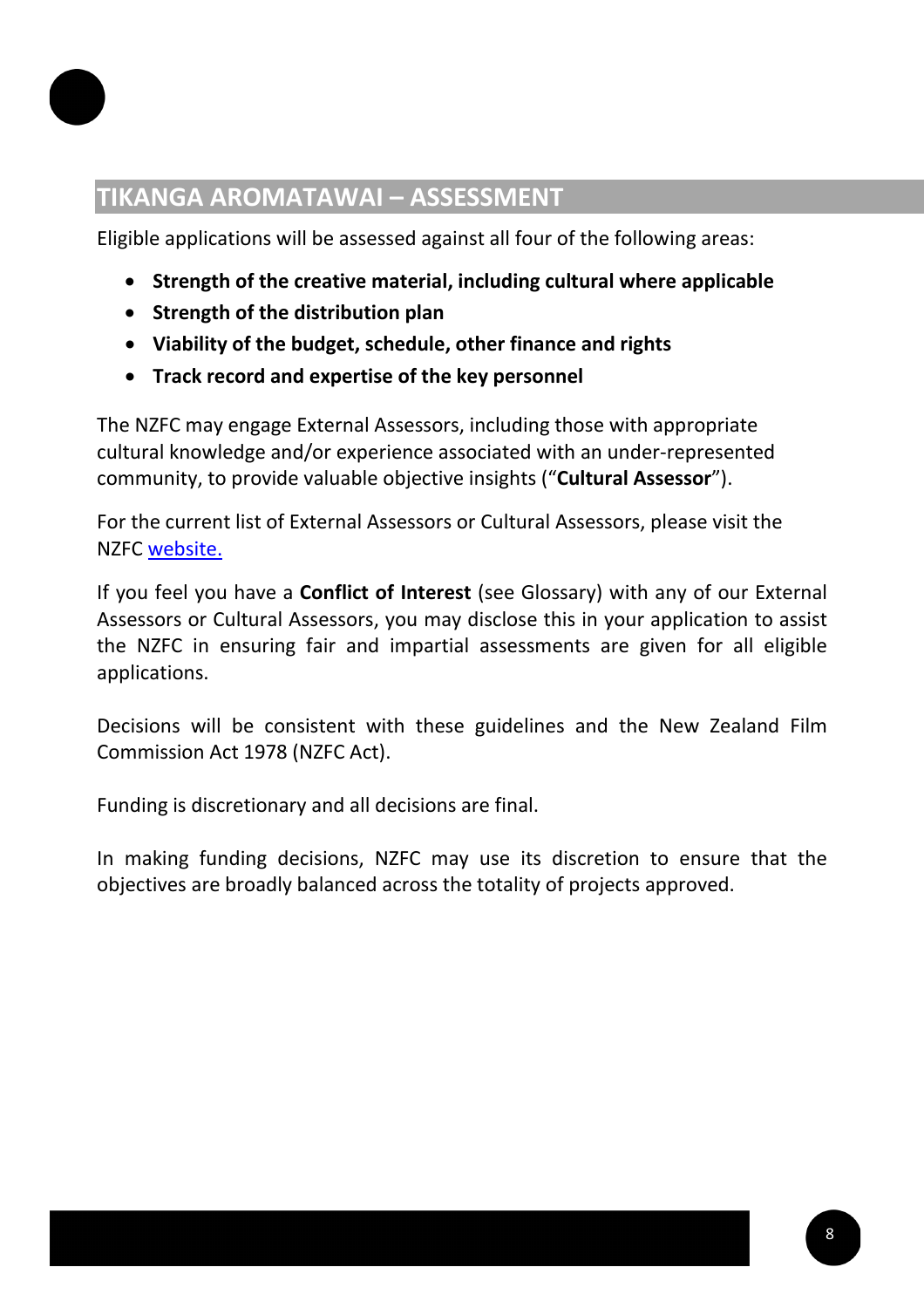| <b>ASSESMENT AREAS</b>                        | <b>OBJECTIVES</b>                                                                                                                            | <b>WHAT WILL BE CONSIDERED</b>                                                                                                                                                                                                                                                                                                                                                                                                                        |
|-----------------------------------------------|----------------------------------------------------------------------------------------------------------------------------------------------|-------------------------------------------------------------------------------------------------------------------------------------------------------------------------------------------------------------------------------------------------------------------------------------------------------------------------------------------------------------------------------------------------------------------------------------------------------|
| <b>Creative material</b>                      | Support high impact, authentic<br>and culturally significant<br>feature films to achieve a<br>theatrical digital finish.                     | Does the edit show the film has potential to be high impact and authentic?<br>Is the film culturally significant?<br>Is the film likely to achieve commercial success?<br>If applicable, does the film promote the authentic representation of Māori in<br>characters, stories, places, history and culture (refer to NZFC Te Rautaki)?                                                                                                               |
| Distribution plan                             | Enable high quality<br>independently produced<br>feature films to reach<br>audiences here and overseas.                                      | Does the plan have potential to reach a broad New Zealand audience?<br>$\bullet$<br>If applicable, is the self-distribution plan comprehensive and realistic?<br>If there is an agreement with a recognised distributor, is the distribution plan<br>credible and realistic?<br>Does the film have potential for overseas distribution?                                                                                                               |
| Budget, schedule, other<br>finance and rights | Add value to the finance<br>already secured by<br>independently produced films<br>who have a viable plan for<br>completion and distribution. | Is the budget relative to the likely size of the audience for the film?<br>Is the budget realistic and allows for all the costs for completing the film and<br>including supporting marketing materials required for the anticipated release?<br>Is there a realistic schedule to delivery?<br>Are all the legal requirements in place including the rights to fully exploit the film?<br>Is there confirmation of investment to date? (Finance plan) |
| <b>Key personnel</b>                          | Facilitate dynamic pathways<br>for outstanding filmmaking<br>talent working outside of<br>mainstream film financing.                         | What is the track record and experience of the producer, director, writer?<br>Is the team able to support the film into the market?<br>What are the team's future plans; do they have other feature films in<br>development?                                                                                                                                                                                                                          |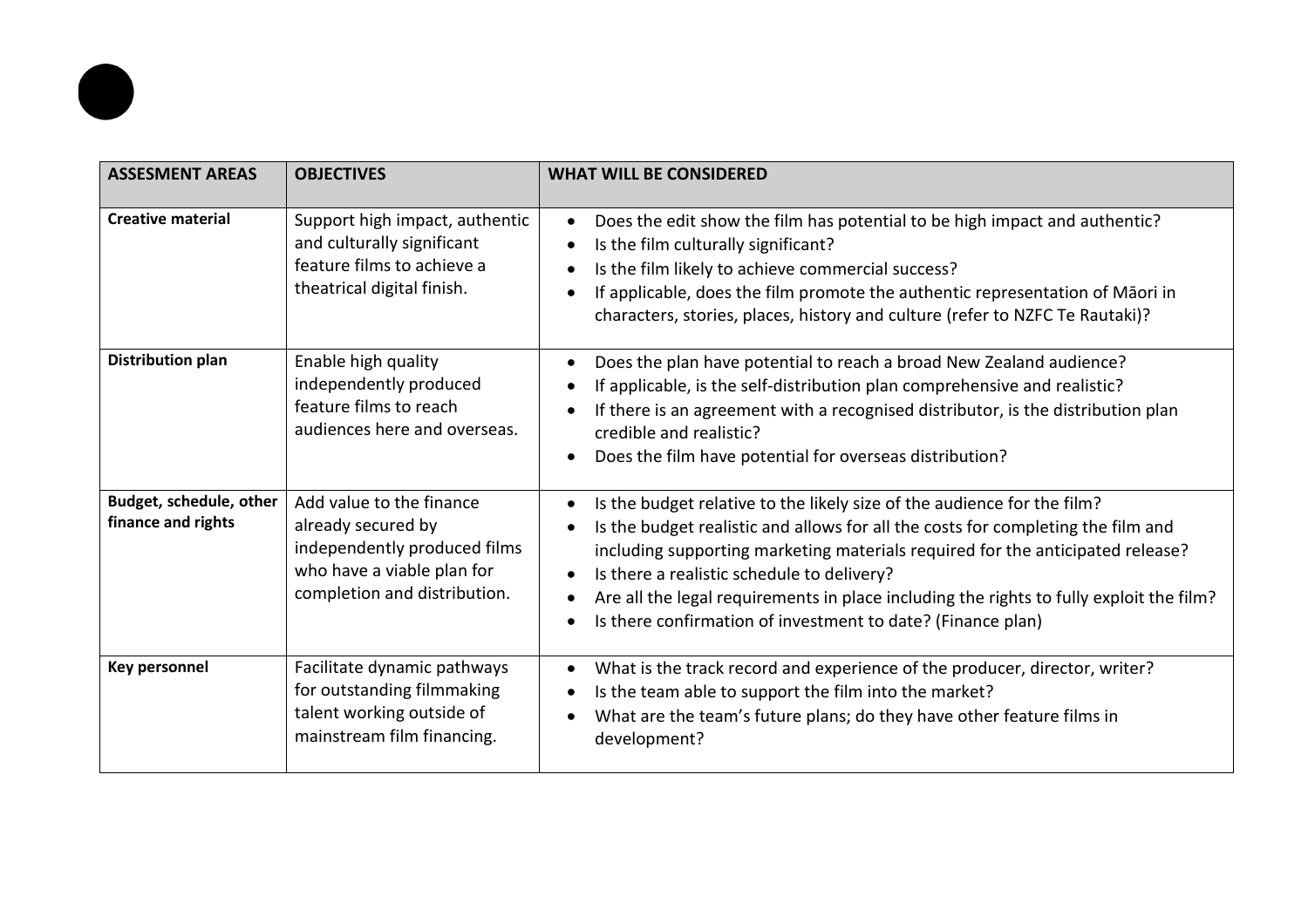### <span id="page-9-0"></span>**NGĀ ĀHEINGA KAUPAPA – KEY CONDITIONS**

- You must have, or can obtain, all necessary rights in the project (including the intellectual property rights) needed to complete and exploit the project. See **[NZFC Chain Of Title Information Sheet](https://www.nzfilm.co.nz/resources/chain-title-information-sheet).**
- Incomplete applications will not be accepted.
- Please note that by submitting your application, you acknowledge and agree that your application may be reviewed by external assessors, and you also accept that the identity of any assessor(s) used to assess your application will be kept strictly confidential to the NZFC and will not be released.
- The NZFC will use reasonable efforts to maintain the confidentiality of the information provided by the applicant. Please note that any information you provide to the NZFC is subject to Official Information Act 1982 ("**OIA**") requests. In processing a request under the OIA, the NZFC may consult with the relevant applicant prior to issuing a response to the request.
- Any statistical or demographic information provided as part of your application is not made available to external assessors. The data collected is aggregated and used only in meeting the NZFC's reporting requirements.
- You may be considered ineligible for funding if you have outstanding reports or deliverables, or you are in breach of any contract with the NZFC.
- **Publicity and Advertising** If you are looking for funding for publicity and advertising costs, your distributor should consider applying for a Publicity and Advertising Grant. Please visit [www.nzfilm.co.nz/distribution/new](http://www.nzfilm.co.nz/distribution/new-zealand/film-distribution-grants)[zealand/film](http://www.nzfilm.co.nz/distribution/new-zealand/film-distribution-grants)-distribution-grants for more information on this funding.
- **Health and Safety**  If your application is successful, you will be required to provide warrants that the production will comply with all current health and safety laws, regulations and protocols.
- **Archive copies** Your budgeted deliverables must include an H264 QuickTime or Pro Res QuickTime file of the completed film for NZFC archival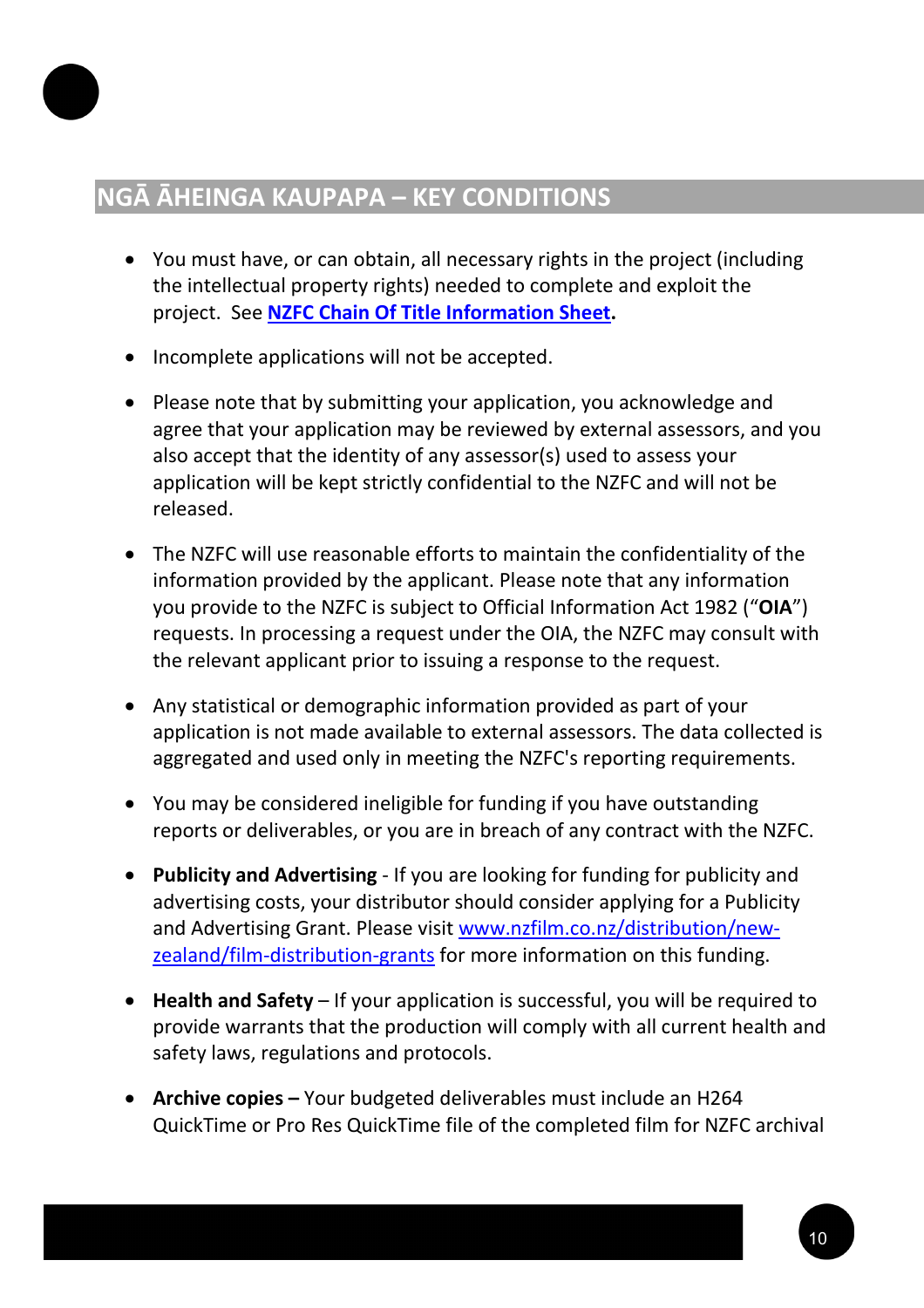

purposes. This needs to be delivered to the NZFC on completion of postproduction.

- **Reapplications** We will not accept reapplications for the same film unless it has been pre-approved by NZFC staff and the application has substantially changed. Contact [investment@nzfilm.co.nz](mailto:investment@nzfilm.co.nz) before you reapply.
- If your film requires substantial post-production work beyond the \$60,000 available per film from the Fund, or you are seeking funding support for categories of spend that do not qualify under the Fund, you may also be eligible for **[Feature Film Post Production Investment](https://www.nzfilm.co.nz/funds/feature-film-post-production-investment)** (see Glossary).

### <span id="page-10-0"></span>**TE HUARAHI WHAKAMUA - NEXT STEPS**

- All applicants will receive an email notifying them of the outcome of their application.
- If you are successful, you will then be invited to enter a funding agreement with the NZFC. No payments will be made until you have agreed to the terms and conditions in the funding agreement and the funding agreement has been fully executed.
- NZFC assistance must be acknowledged where possible and appropriate at screenings and in the media. You will also need to credit the NZFC in the end credits of the film as follows: *Completed with the assistance of a Feature Film Finishing Grant from the New Zealand Film Commission.*
- Recipients must provide a short report within six months of the film's release detailing how the funding was spent and details regarding the film's release. Details of this report will be set out in the funding agreement. Please note that if you don't meet your commitment to this report, you may be ineligible for further funding from the NZFC.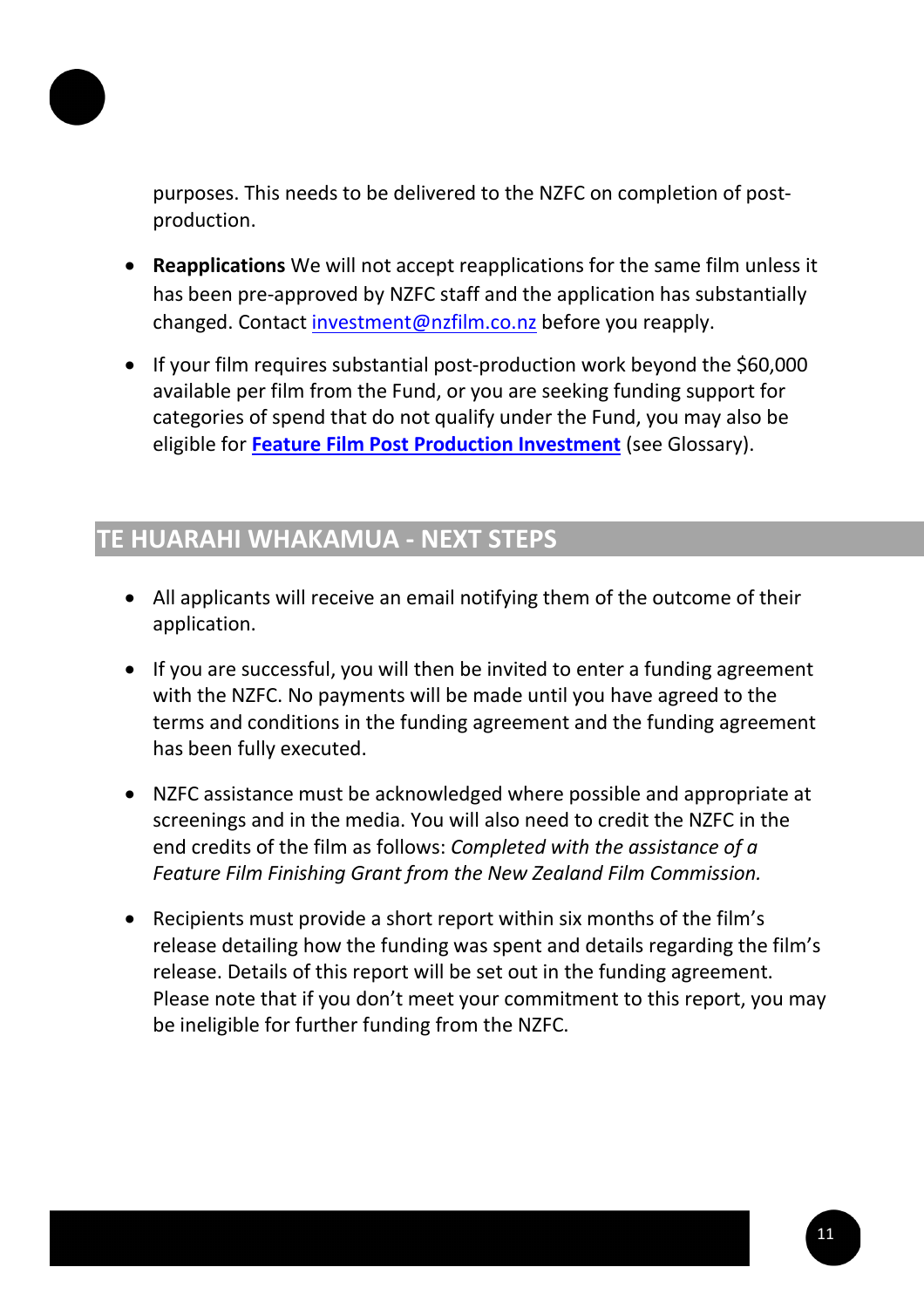

### <span id="page-11-0"></span>**KUPUTAKA - GLOSSARY**

**Comprehensive Theatrical Distribution Plan** must include the scheduled release date, confirmed number of cinemas with paperwork confirming commitment, and an outline of the marketing strategy and assets available.

**Conflict of Interest:** A conflict of interest may exist when an External Assessor has a personal interest with the applicant, other creatives or the film itself. Personal interests can be financial or relate to family, friends and associates. A conflict of interest can be an actual conflict, a perceived conflict (a situation that others might see as a conflict), or a potential conflict (a situation that while not an actual or perceived conflict right now, could eventuate into an actual conflict). Applicants should disclose if an External Assessor has a financial interest in the film; is a spouse, partner, family member or close friend of any of the creatives attached to the film, or if they have worked with any of the creatives in the past 90 days.

**Culturally Significant Content:** Culturally significant films and screen stories are those that New Zealand audiences will recognise as reflecting New Zealand identity and culture. Minority co-productions set in another country are unlikely to meet these criteria. The NZFC has a target of 80% of all long form screen stories funded over a three-year timeframe being culturally significant.

**Feature Film Post-production Investment Fund** –This is NZFC Equity Investment Fund that is awarded by the NZFC Board and is subject to deadline. Please visit [https://www.nzfilm.co.nz/funds/feature](https://www.nzfilm.co.nz/funds/feature-film-post-production-investment)-film-post-production-investment for more information.

**General Theatrical Release:** A film programmed to screen in at least five cinemas across two main centres, with at least one paid session a day for seven consecutive days.

**Independently Produced:** For the purposes of the Fund, independently produced means your film has not received **NZFC**, NZ On Air or any other government agency (e.g. Creative New Zealand) funding prior for the format that you are applying.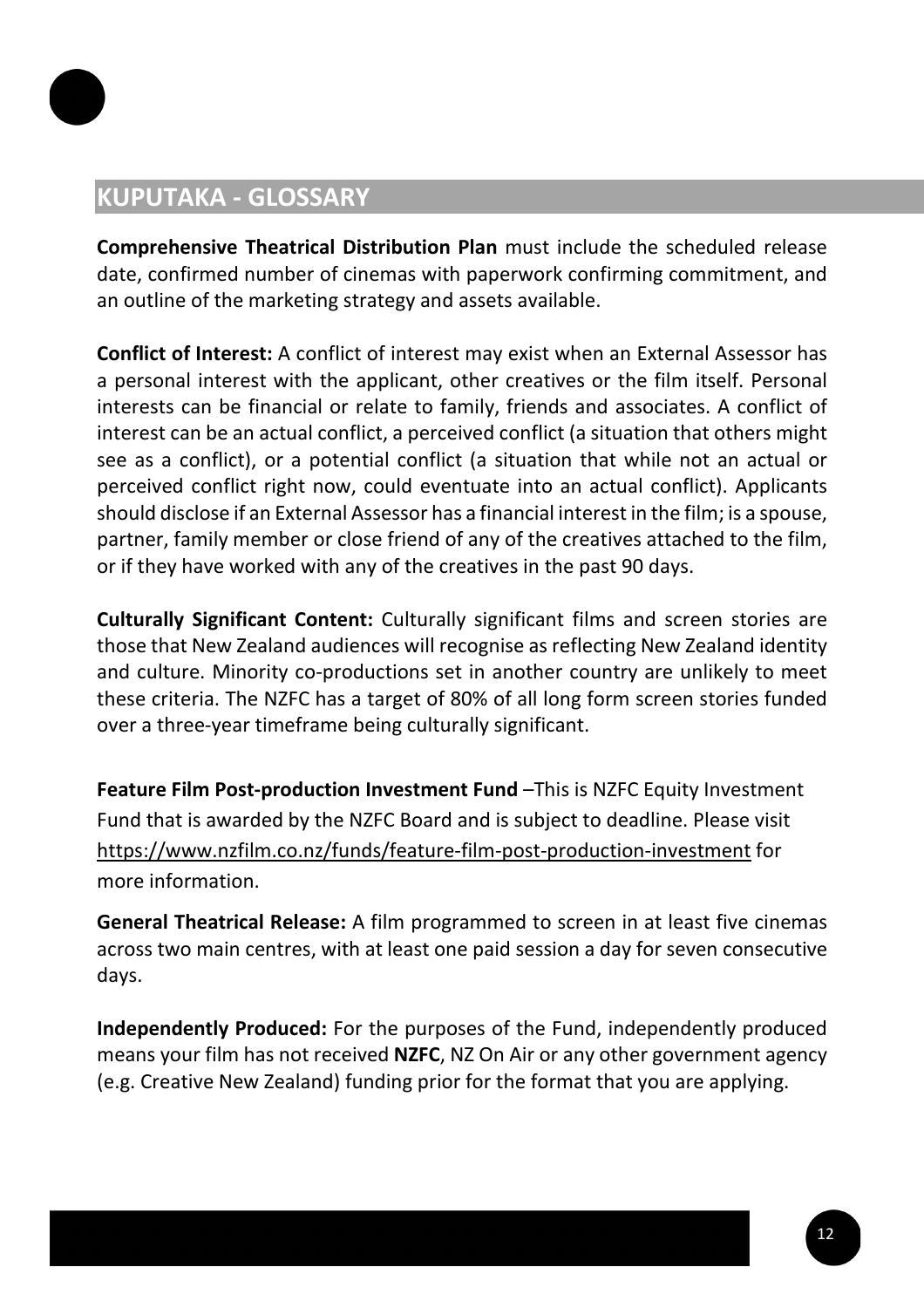

**Locked Cut:** Editing of the film is complete, all parties have agreed on this cut and the film is now ready for sound and picture post-production.

**Māori Content** is anything sourced and generated from a Māori world view, Te Ao Māori - including but not limited to:

- Māori kupu, proverbs, expression of language, dialect, genealogical information, naming conventions;
- reference to or inclusion of Māori names, people, places, characters, protocols;
- anything based on Māori history, stories, myths & legends, songs, dance, cultural expressions that may or may not be in public domain;
- Toi Māori art, carving, tā moko, raranga, visual arts, games, both traditional and modern cultural expressions;
- Taonga Māori te reo, landmarks, whakapapa, photographs, heirlooms, tribal landmarks, museum artefacts, flora and fauna – native trees, birds, taonga species;
- use of or reference to specific whānau, hapu, Iwi tribal land, waterways, mountains, social systems and structures;
- Mātauranga Māori anything that is sourced in the wide context of Māori knowledge, its expression and cultural practice.

**Master creation** and deliverables costs are defined as

- mastering, output time and materials;
- master copies and a modest number of screening formats including hard drives (as appropriate to the project);

**Picture completion** and grading costs are defined as

- online edit/title creation;
- colour grade.

**Sound completion** (including composition) costs are defined as

- sound editing e.g. tracklaying;
- final sound mixing;
- music composition by New Zealand composers.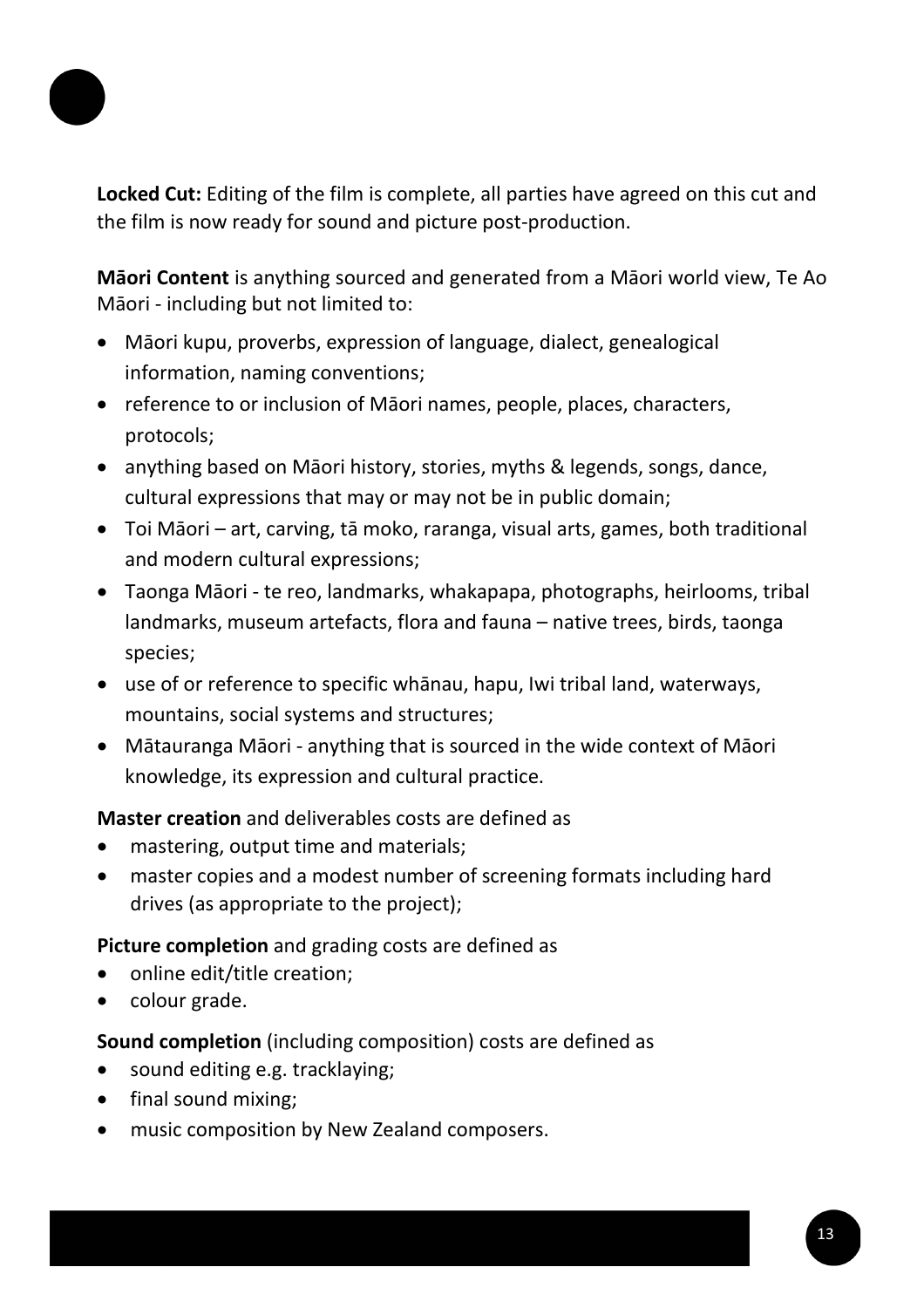

#### **Te Rautaki Māori**

Te Rautaki Māori is the Māori Strategy of NZFC and is in place to ensure responsible cultural representation is held by Māori with relevant experience or authority for the Māori content within a story or project. To have clear accountability, permission and leadership of the protocols, approach and inclusion of cultural practice or tikanga elements in the project or story; and to elevate the capacity and capability of Māori creatives, cast, crew and advisors as an asset and critical to making great films with Māori content. For queries regarding Te Rautaki Māori contact [rautaki@nzfilm.co.nz](mailto:rautaki@nzfilm.co.nz)

CHANGE LOG: Updated March 2022 to restructure and reformat for clarity. Two pathways created for eligibility – Festival and Distributor. Inclusion of Fund objectives. Updated Rautaki requirements. Updates to costs in and out of scope. Information added on assessment criteria. Glossary added.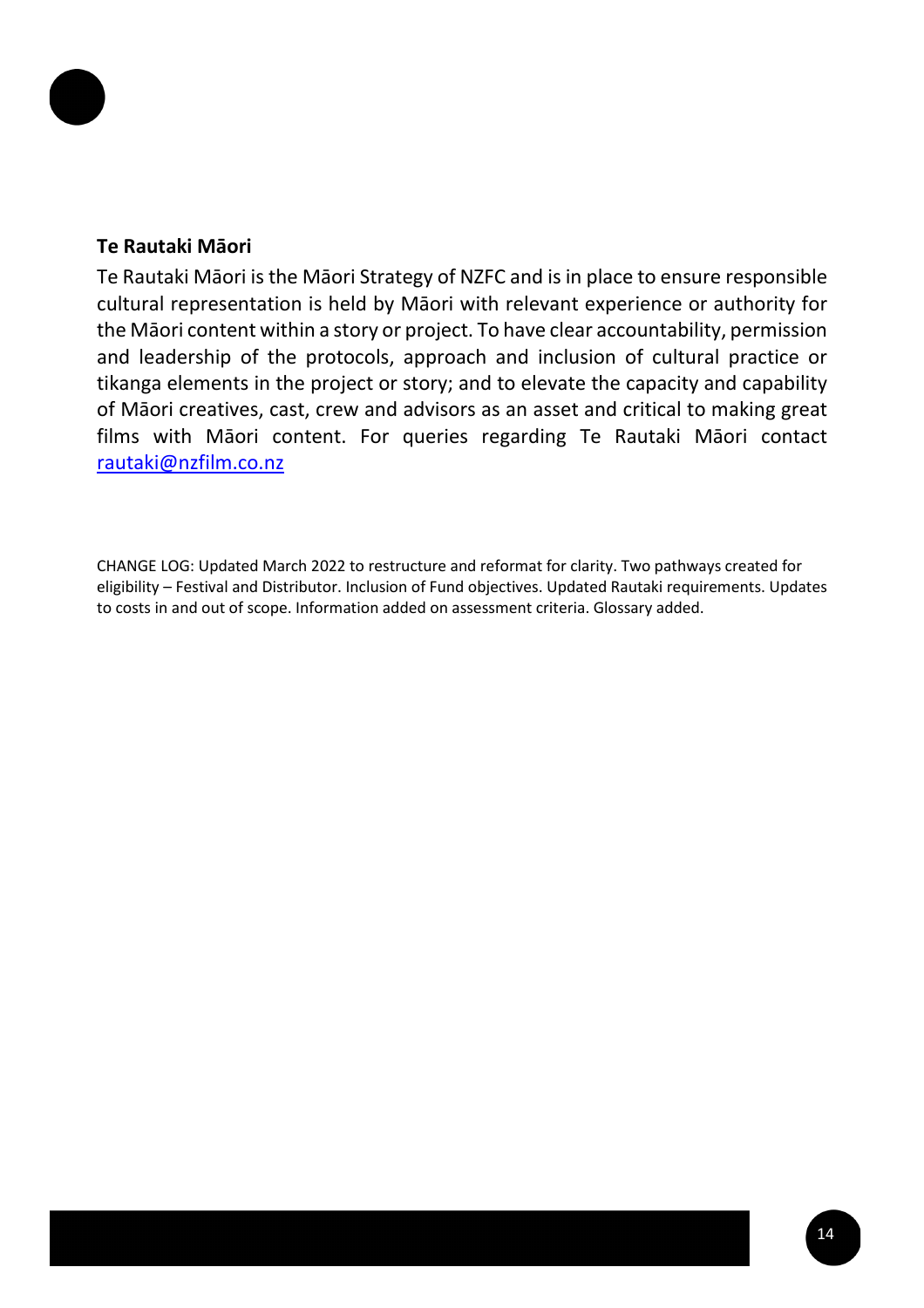

# **FEATURE FILM FINISHING GRANT SUBMISSION CHECKLIST**

This information sheet lists the documentation that is required for submission. Please make sure that you have read the **Feature Film Finishing Grant Guidelines** published on the [NZFC website](https://www.nzfilm.co.nz/funds/boost-fund) before applying.

# **ELIGIBILITY**

To be eligible for the Feature Film Finishing Grant, the applicant must:

- $\Box$  Be a New Zealand citizen or permanent resident;
- $\Box$  Be the lead producer of the film;
- $\Box$  Confirm that you have or can obtain all necessary rights;
- $\Box$  Have read the NZFC Rautaki Māori and declared any Māori content;
- $\Box$  Declare outstanding reports or deliverables due to the NZFC;

### You can either

- $\Box$  Apply as an individual; or
- $\Box$  Apply as a company. The applicant must be a director of the company and it must be a New Zealand company; that is, the company must be incorporated and carrying out business in New Zealand, and its central management and control must be held by New Zealand citizens or permanent residents.

Your film must meet all the following requirements:

- $\Box$  have significant New Zealand content (as set out in the New Zealand Film Commission Act 1978);
- $\Box$  be at locked cut stage (see guidelines glossary);
- $\Box$  be independently produced (see guidelines glossary);
- $\Box$  be a feature length (minimum 80mins duration) fiction or documentary film;
- $\Box$  have either a:
	- *Distributor Pathway*: a recognised distributor with confirmed arrangements for a general theatrical release (see guidelines glossary) in New Zealand; or
	- *Festival Pathway:* an invitation to screen at either the New Zealand International Film Festival ("NZIFF"), DocEdge or a prestigious international film festival and have a comprehensive theatrical distribution plan (see guidelines glossary) for New Zealand.